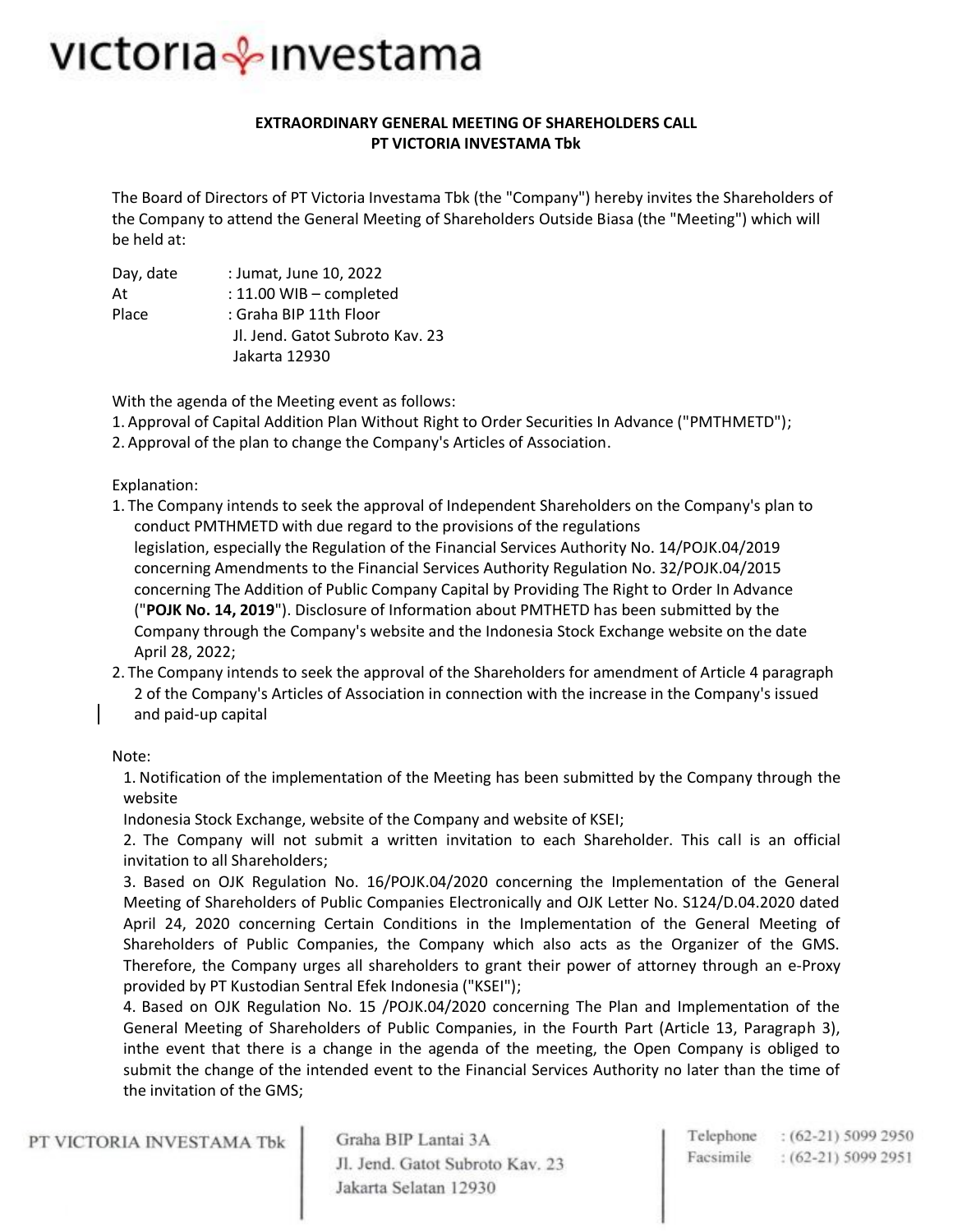- 5. Shareholders who are entitled to attend or be represented in Rapat are:
	- a. For those whose shares have not been included in the Collective Custody of KSEI, only the Shareholders of the Company whose names are recorded in the Company's Register of Shareholders on May 18 ,202 2 at 16.00 WIB;
	- b. For those whose shares are in KSEI Collective Custody, only account holders whose names are listed as shareholders of the Company in the Securities Bank custodian or Securities Company securities account on May 18 , 2022 at 16.00 WIB.
- 6. Shareholders in Collective Custody at PT KSEI who intend to attend the Meeting must register themselves through members of the exchange or custodian bank of securities account holders on KSEI to obtain Written Confirmation for the Meeting ("KTUR");
- 7. Non-existent shareholders may be represented by their authorized power of attorney using the eProxy provided by KSEI. The procedure for granting eProxy follows the procedures provided by KSEI which can be accessed electronically on the eASY.KSEI platform throug[h www.ksei.co.id;](http://www.ksei.co.id/)
- 8. Membersof the Board of Directors, members of the Board of Commissioners and employees of the Company may act as the power of attorney of shareholders in this Meeting but the votes they issued as power of attorney in the Meeting are not taken into account in the vote;
- 9. Power of Attorney Form can be obtained on every working day starting from May 20 , 2022 at 09.00 WIB – 17.00 WIB at the Company's head office with the address Graha BIP Floor 3A, Jl. Jend. Gatot Subroto Kav. 23, South Jakarta 12930 by contacting the *Company's Corporate Secretary*;
- 10. Power of Attorney that has been signed as appropriate must have been received by the Board of Directors of the Company at the Company's head office with the address as stated in item 9 above no later than Tuesday on June 6 , 2022;
- 11. Voting at the EGMS will be conducted electronically through the Company's electronic voting platform, and voting may be conducted from 20 May 2022 until the opening of each agenda requiring voting at the EGMS;
- 12. Shareholders or their proxies who will attend the meeting are requested to bring and submit a photocopy of their valid ID to the registration officer before entering the meeting room. Shareholders in Collective Custody are required to show Written Confirmation for Meetings (KTUR) which can be obtained through Exchange Members or Custodian Banks;
- 13. Shareholders in the form of legal entities are required to bring a complete photocopy of the Articles of Association and the latest composition of the management;
- 14. The Company does not provide consumption and souvenirs to shareholders and their proxies who are physically present at the EGMS;
- 15. To prevent the spread of the COVID-19 virus, Shareholders or their proxies who will be present at the Meeting location, must bring and show the original letter of negative antigen swab test results maximum 1 day before the Meeting and show a complete vaccine dose card;
- 16. In order to facilitate the arrangement and for the sake of the orderliness of the Meeting, the Shareholders or their proxies are respectfully requested to be present in the Meeting room 30 minutes before the Meeting begins;

**Jakarta, May 19, 2022 PT Victoria Investama Tbk Directors of Company**

PT VICTORIA INVESTAMA Tbk

Graha BIP Lantai 3A Jl. Jend. Gatot Subroto Kav. 23 Jakarta Selatan 12930

Telephone : (62-21) 5099 2950 Facsimile  $(62-21)$  5099 2951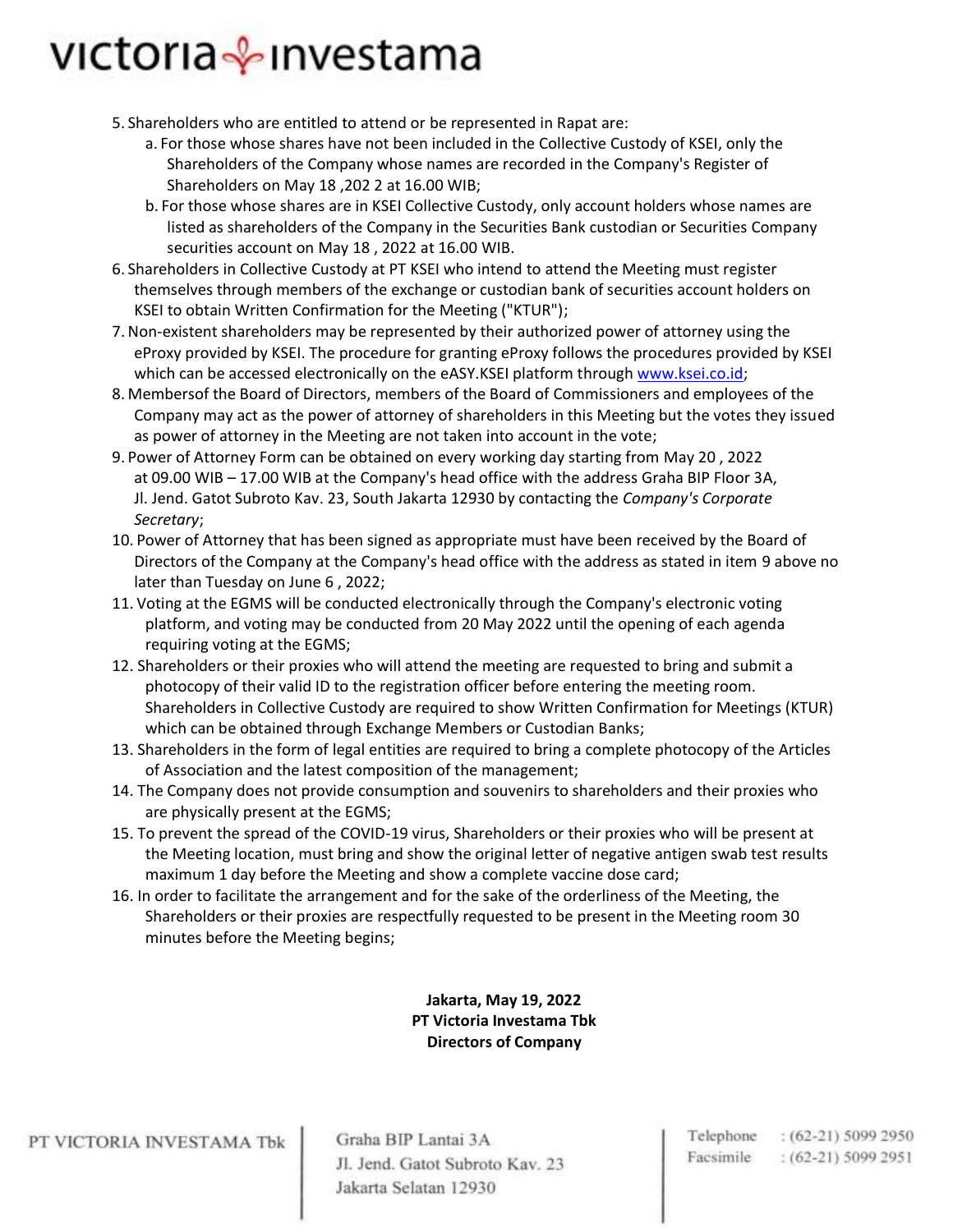#### **Prevention of the Spread of the Covid-19 Virus**

In accordance with applicable regulations\* and as a step to prevent the spread of the risk of transmission of the Covid-19 virus:

1. The Company does not provide consumption and souvenirs to shareholders and their proxies who are physically present at the meeting.

2. Appeal for Shareholders to Authorize the Company's Securities Administration Bureau The Company strongly urges all shareholders to grant power of attorney to independent parties appointed by the Company to represent shareholders to attend and vote at the Meeting. The independent party appointed by the Company is the Company's Securities Administration Bureau, PT Adimitra Jasa Korpora ("AJK").

The guidelines for granting power of attorney to AJK through E-Proxy are as follows:

- a. For individual shareholders who are Indonesian citizens
	- 1) Shareholders wishing to grant power of attorney must have:

a) Have a Single Investor Identification Number (SID Number). SID Number checking can be done by contacting the securities company or custodian bank of each shareholder; and b) Register/activate an eASY.KSEI account via https://access.ksei.co.id. The Registration Guide can be accessed via the following link https://access.ksei.co.id

- 2) Login/login to the eASY.KSEI system via https://access.ksei.co.id. Then click 'Login'
- 3) Enter your email and password, then click 'Login'
- 4) Select the 'eASY.KSEI' menu, then click 'Login eASY.KSEI'
- 5) Select the 'Operations for Sharesholders' menu
- 6) In the 'General Meetings' section, select 'PT Victoria Investama Tbk., PT (VICO) Annual General Meeting'
- 7) Click on 'Select Attendance Type'
- 8) Click 'My authorized representative will attend' In the 'Representative Type' section select 'Independent Representative', then select one of the names available in the 'Select independent Rep' section.
- 9) Then click 'Next'
- 10) Click 'OK' and shareholders will be directed to the 'Vote Preference Declaration' page
- 11) Choose one of 'Accept', 'Reject', or 'Abstain' for each Meeting agenda
- 12) If the shareholder gives shares for all the agenda of the Meeting, click 'Save'
- 13) Click 'OK' to confirm the voting process has been successful
- 14) Shareholders can click 'Log Out' to exit the eASY.KSEI system.

The authorization guide can be accessed via the link https://access.ksei.co.id Shareholders who wish to grant power of attorney through E-Proxy must complete the above

process no later than Tuesday, June 9, 2022 at 12:00 WIB.

For shareholders (i) individuals who are foreign nationals and (ii) are legal entities (Indonesian and foreign).

Shareholders are encouraged to give power of attorney to the securities company or custodian bank of each shareholder, then the securities company or custodian bank gives power of attorney to AJK through E-Proxy.

3. Shareholders or their proxies who will be physically present at the Meeting must follow and pass the safety and health protocols that will be strictly enforced by the Company, as follows: a. Must submit a maximum negative Rapid Antigen Test Certificate

PT VICTORIA INVESTAMA Tbk

Graha BIP Lantai 3A Jl. Jend. Gatot Subroto Kav. 23 Jakarta Selatan 12930